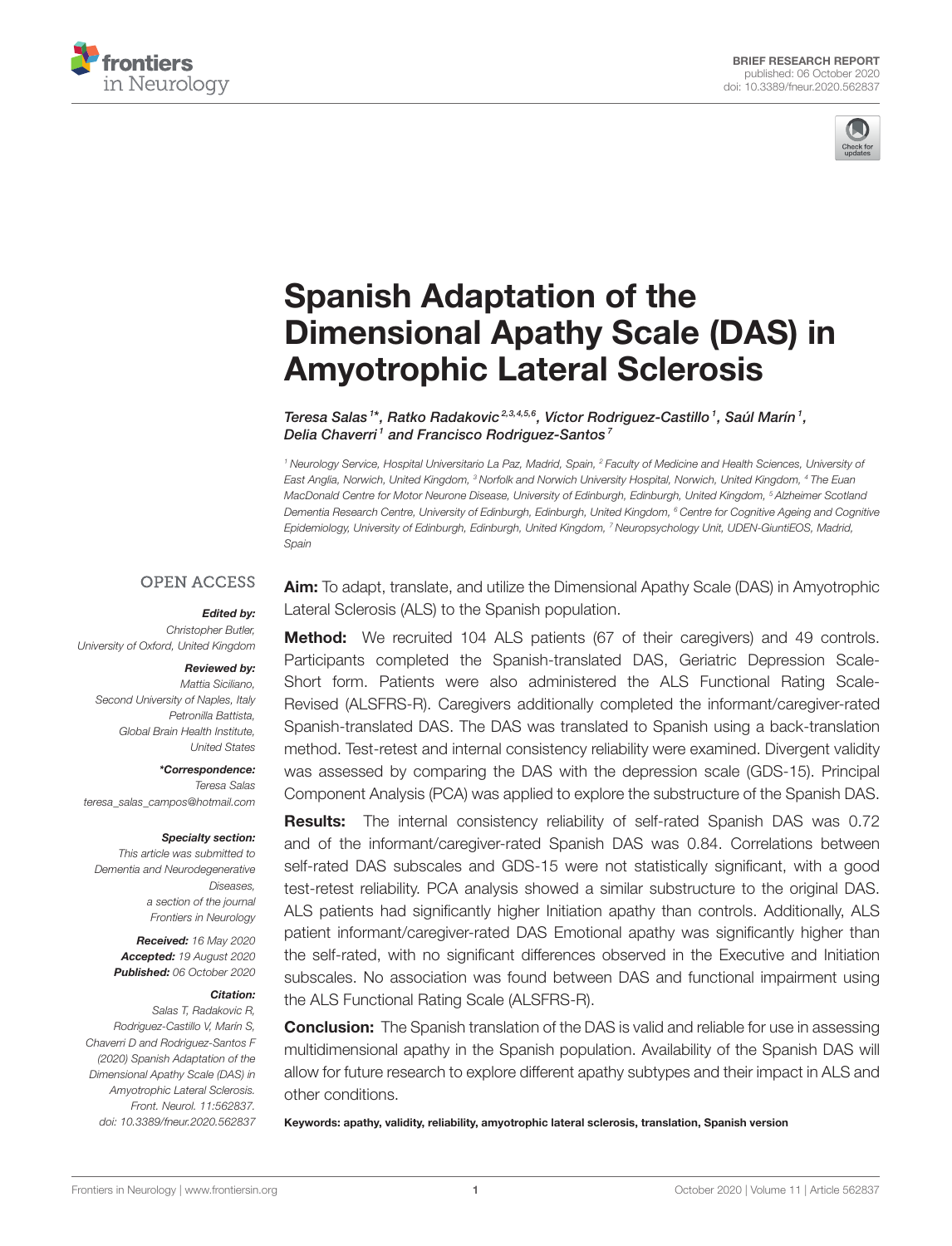#### Salas et al. Spanish Adaptation of DAS in ALS

# INTRODUCTION

Many studies show that apathy is the most common and relevant behavioral symptom in patients with Amyotrophic Lateral Sclerosis (ALS) [\(1\)](#page-5-0), and it's estimated to be present in 31–56% of patients [\(2–](#page-5-1)[5\)](#page-6-0). Apathy has been linked to cognitive impairment, as well as to worse prognosis in ALS patients [\(6\)](#page-6-1).

This symptom is measured using tests that do not take into consideration the physical impairment of patients, such as the Frontal Systems Behavior Scale (FrSBe) [\(7\)](#page-6-2), or it is assessed globally as part of other behavioral and psychiatric disorders as is the case of the Cambridge Behavioral Inventory revised (CBI-R) [\(8\)](#page-6-3), the ALS Frontotemporal Dementia Questionnaire (ALS-FTD-Q) [\(9\)](#page-6-4), or, lastly, the Motor Neuron Disease Behavioral Instrument (MiND-B) [\(10\)](#page-6-5). However, apathy is established as a multidimensional construct, composed of different subtypes or domains with different cognitive and neurobiological substrates [e.g., [\(11,](#page-6-6) [12\)](#page-6-7)]. Apathy as a syndrome has been further recognized in terms of assessment, diagnosis, and management [\(13–](#page-6-8)[15\)](#page-6-9).

The Dimensional Apathy Scale (DAS) [\(13\)](#page-6-8) was developed to measure different subtypes of apathy, accounting for physical disability. The DAS quantifies three subtypes of apathy, executive apathy (lack of motivation for planning, organization, and attention); emotional apathy (emotional flatness, blunting, indifference, or neutrality); and initiation apathy (lack of motivation for self-generation of thoughts and/or actions). Initiation apathy, independent of physical disability, has been observed to be characteristic in ALS [\(16,](#page-6-10) [17\)](#page-6-11) and has been associated with characteristic cognitive deficits [\(18\)](#page-6-12). Comparatively different from profiles manifested by other neurodegenerative diseases such as Alzheimer's disease and Parkinson's disease [\(12\)](#page-6-7). The DAS is a fast, simple, and easily understandable measure of multidimensional apathy that can be used both in the clinical context and in research. Thus, far the DAS has been validated in Italian, French, and Japanese [\(19–](#page-6-13)[21\)](#page-6-14), with no Spanish translation available.

The aim of this study was to validate the translation of DAS to the Spanish population. Additionally, the aim was to explore the profile of apathy in Spanish ALS patients.

### METHODS AND MATERIALS

#### **Participants**

We recruited 104 ALS patients (61 male and 43 female), as well as 67 of their caregivers, using a convenience sampling method via the ALS Unit at the La Paz-Carlos III Hospital, Madrid, Spain, a multidisciplinary care and research facility. All patients were diagnosed with probable or definite ALS [\(22\)](#page-6-15). The exclusion criteria for patients were tracheostomy or use of noninvasive ventilation for more than 2 h during waking hours at the time of the study, other neurological impairment, brain injury, or psychiatric illness and history of substance abuse. In all, 11 ALS patients declined to take part in the research, and one passed away during the study.

Caregivers must provide regular care and have substantial contact with the patient participant. The caregivers had a

minimum of 10 h total and at least 3 days contact per week with the patient participant.

We also recruited 49 controls (21 male and 28 female) using a convenience sampling method and included friends, family, salaried caregivers, or spouses of patients. The exclusion criteria for controls were a prior clinical history of neurological impairment/dysfunction or psychiatric illness.

#### Procedures and Measures

Both the patient and the control groups provided demographics information and completed self-rated measures of apathy (Dimensional Apathy Scale) and depression (Geriatric Depression Scale- Short Form), as well as a measure of functional disability (ALS Functional Rating Scale-Revised) and a cognitive screen (Edinburgh Cognitive and Behavioral ALS Screen). All measures could be completed either by writing or verbally, to allow for varying physical disability and disease stages associated with ALS. The caregiver group informantcaregiver-rated versions of the Dimensional Apathy Scale (Informant/caregiver-rated versions), as well as a behavioral interview (Edinburgh Cognitive and Behavioral ALS Screen), about their observations of the patients. Please see below for descriptions of the measures.

The Dimensional Apathy Scale [DAS; [\(16,](#page-6-10) [23\)](#page-6-16)] is composed of three subscales assessing different dimensions of apathy: Executive, Emotional, and Initiation. Each item is answered on a 4-point Likert scale of frequency in the last month. The maximum score for each subscale ranges from 0 (no apathy) to 24 (most apathy). Clinical cutoffs were available: executive apathy  $\geq$ 14, emotional apathy  $\geq$ 15, and initiation apathy  $\geq$ 16 [\(16\)](#page-6-10). Both self-rated and informant/caregiver-rated versions are available and were translated into Spanish using a backtranslation method by a professional bilingual translator. This was then reviewed by two ALS experts before finalization. Please see **[Supplementary Material](#page-5-2)** for the Spanish DAS (self-rated and informant/caregiver-rated versions) and scoring sheets.

The Geriatric Depression Scale-Short Form [GDS-15; [\(24\)](#page-6-17)] is composed of 15 items answered dichotomously (Yes/No) based on the occurrence of depressive symptoms during the previous week. The total score ranges from 0 (no depressive symptoms) to 15 (high depressive symptoms), with the cutoff score set at 5. A Spanish translation was available [\(25\)](#page-6-18).

The Edinburgh Cognitive and Behavioral ALS Screen [ECAS; [\(26\)](#page-6-19)] assesses cognitive functions (executive functions, social cognition, verbal fluency, language, memory, and visuospatial function), producing a score ranging from 0 to 136, with lower scores indicating more cognitive impairment. The ECAS also contains a behavioral interview to be completed by the caregiver about the patient to determine presence of behavioral symptoms (e.g., disinhibition, apathy, loss of sympathy and empathy, perseverative/ritualistic behavior, altered food preference, and psychosis). A Spanish translation was available [\(27\)](#page-6-20).

The ALS Functional Rating Scale-Revised [ALSFRS-R; [\(28\)](#page-6-21)]: ALSFRS-R is a tool designed to measure disease progress in ALS patients. It consists of 12 items, each scored on a 5-point Likert scale assessing functional disability, with a total score ranging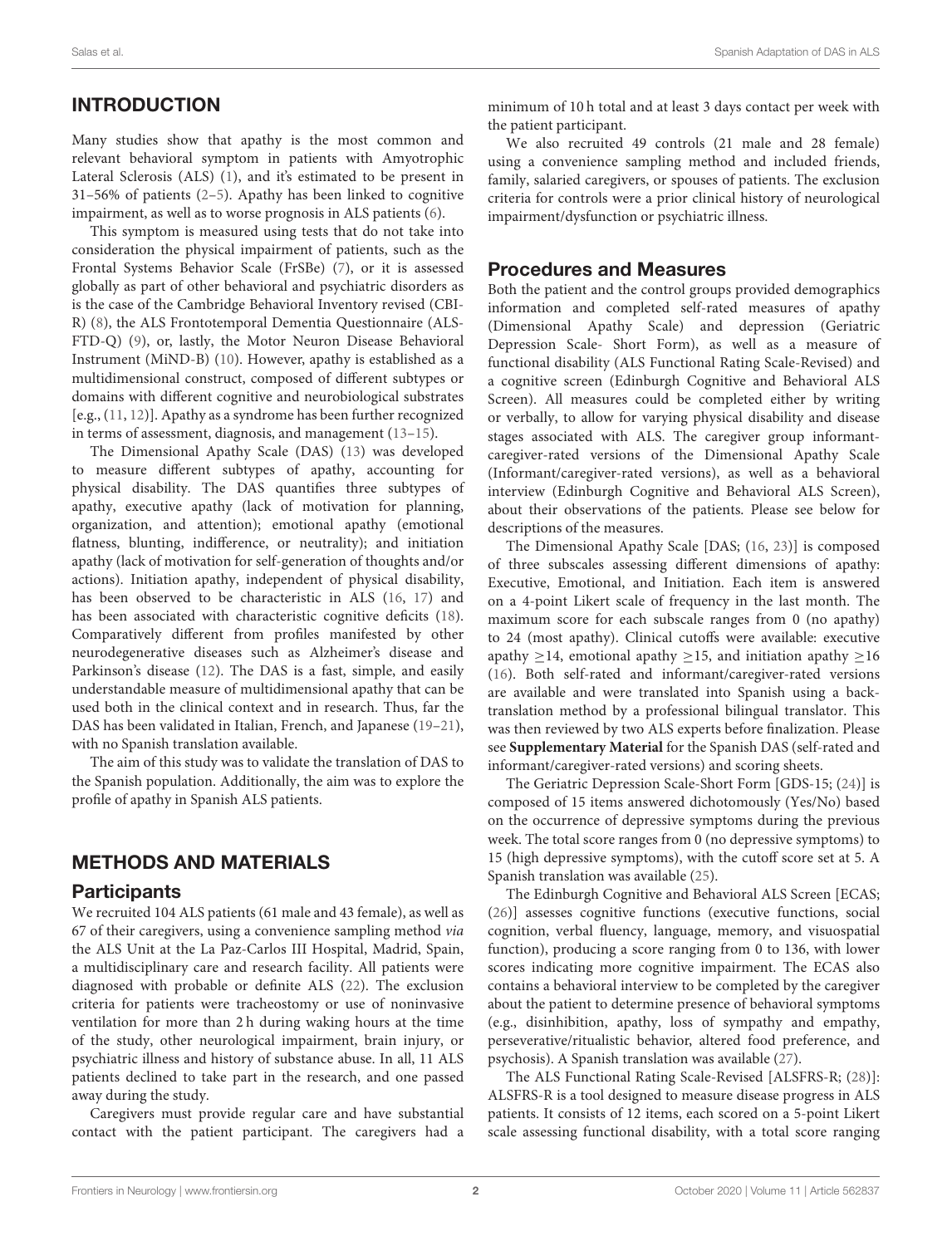from 0 (least functional ability) to 48 (most functional ability). A Spanish translation was available [\(29\)](#page-6-22).

The study received institutional ethical approval by the researchers at Institute University Hospital La Paz (IdiPAZ). All patient, control, and caregiver participants gave informed consent following the Declaration of Helsinki.

#### Statistical Analysis

R software was used for statistical analysis. The Shapiro-Wilk test was used as a test of normality to determine whether the analysis should be parametric or nonparametric. Demographic variables comparison between ALS patients and controls was assessed through t-tests (age) and chi-square tests (sex and education level). Internal consistency reliability was assessed using Cronbach's standardized alpha. Intraclass correlation (ICC) was used in order to determine the self-rated DAS test-retest reliability in the patient group in a 1-month interval. Spearman's correlation coefficient (Holm corrected) was used to examine correlations between DAS subscales, DAS Total and with GDS-15. The Mann Whitney U test was used to distinguish, on the DAS Total score, between individuals with apathy and those without (according to the ECAS behavior interview, apathy/inertia domain).

To determine the number of factors extracted based on own values, Horn's parallel analysis of principal factors was used. To determine the substructure of the scale, a Principal Components Analysis (PCA) was performed on the self-rated DAS in Spanish. Derivative factors overlapping and the original DAS subscales were analyzed (% mapped). The scores for the PCA's derived factors were calculated, and in order to determine overlapping, Spearman's correlation coefficient was applied using the original scores for the self-rated Spanish DAS.

The ALS patients' DAS scores were compared to the caregivers scores using t-tests. For the control comparison, the ALS patients were subsampled to match the control group for age, sex, and education, utilizing previously used subsampling methodology [\(16\)](#page-6-10). To further determine the apathy profile, DAS scores of the ALS subsample group and control group were compared using t-tests.

# RESULTS

### Demographic and Clinical Variables

**[Table 1](#page-2-0)** shows demographic and clinical descriptors of ALS patients and controls. ALS patients were significantly older than controls. There was no significant difference between ALS patients and controls on sex, education, and depression. It was found that 30.2% of ALS patients were above the cutoff for depression, compared with 22.5% of controls. Further, the most common relationship to the caregiver was that of spouse  $(n =$ 48), followed by other relatives ( $n = 15$ ), and finally by friends, formal caregivers, and other relationships  $(n = 4)$ .

# Reliability, Validity, and Substructure

Cronbach's standardized alpha was 0.72 for the self-rated Spanish DAS and 0.84 for the informant/caregiver-rated Spanish DAS, pointing to a high internal consistency. The reliability test-retest <span id="page-2-0"></span>TABLE 1 | Demographic and clinical data of ALS patients and controls.

|                                              | <b>ALS patients</b>         | Control         | Statistics p-value |         |
|----------------------------------------------|-----------------------------|-----------------|--------------------|---------|
|                                              | $(n = 104)$                 | $(n = 49)$      |                    |         |
| Age (mean $\pm$ SD)                          | $59.9 \pm 11.6$             | $53.2 \pm 10.5$ | $t = 3.52$         | < 0.001 |
| Sex (male/female)                            | 61/43                       | 21/28           | $\chi^2 = 3.34$    | n.s.    |
| <b>Education</b>                             |                             |                 |                    |         |
| Without university<br>degree $% (n)$         | 59.6 (62)                   | 51.0 (25)       | $x^2 = 2.45$       | n.s.    |
| With university degree<br>% (n)              | 32.7 (34)                   | 44.9 (22)       |                    |         |
| Unknown $\%$ (n)                             | 7.7(8)                      | 4.1(2)          |                    |         |
| $GDS-15$ (mean $\pm$ SD)                     | $3.9(3.1)^{+1}$             | 3.1(2.8)        | $T = -1.40$        | n.s.    |
| Duration of symptoms,<br>months              | 23.31 (29.63)               |                 |                    |         |
| Median, IQR                                  | 15(15)                      |                 |                    |         |
| Onset region                                 |                             |                 |                    |         |
| Spinal % (n)                                 | 68.2 (71)                   |                 |                    |         |
| Bulbar % (n)                                 | 30.8(32)                    |                 |                    |         |
| Respiratory % (n)                            | 1(1)                        |                 |                    |         |
| ALSFRS-R (mean $\pm$<br>SD)/48               | $32.2 \pm 8.5^{\dagger}$    |                 |                    |         |
| Cognitive ECAS, Total<br>(mean $\pm$ SD)/136 | $104.5 \pm 21.7^{\ddagger}$ |                 |                    |         |
| <b>Behavioral ECAS</b><br>(median, IQR)/5    | $0(1)^{\ddagger \ddagger}$  |                 |                    |         |

 $t_n = 96$ ;  $t \cdot \tau_n = 96$ ;  $t_n = 55$ ;  $t \cdot \tau_n = 56$ .

for the patient group ( $n = 75$ ) for the self-rated DAS subscales was excellent (ICC Executive  $= 0.85$ , ICC Emotional  $= 0.75$ , ICC Initiation  $= 0.87$ ). The median of the number of days between test and retest was 30 ( $IQR = 73$ ).

The correlation between the self-rated DAS subscales showed a similar pattern than that of the original DAS [\(23\)](#page-6-16), with significant correlations between Initiation and Executive apathy, but these correlations were not observed between Executive and Emotional apathy (**[Table 2](#page-3-0)**). In terms of divergent validity, neither the self-rated and informant/caregiver-rated DAS subscales nor the DAS total score showed a significant correlation with the depression scale (GDS-15), as shown in **[Table 2](#page-3-0)**. Further, the informant/caregiver-rated DAS showed significant correlations were observed between the Initiation and Executive subscales, as well as for Initiation and Emotional (see **[Table 2](#page-3-0)**). No significant correlation was found when comparing the self-rated and informant/caregiver-rated DAS with the ALSFRS-R.

Further, a subset of ALS patients and their caregivers (n = 39) completed both the ECAS behavioral interview and the informant/caregiver-rated DAS. Based on the ECAS behavioral interview, patients with apathy/inertia ( $n = 8$ ) had a significantly higher ( $U = 65$ ,  $p < 0.05$ ) informant/caregiver-rated DAS Total score (Median  $= 31.5$ ) than those without apathy/inertia (Median = 24), showing good convergent validity. No such difference was observed with the self-rated DAS.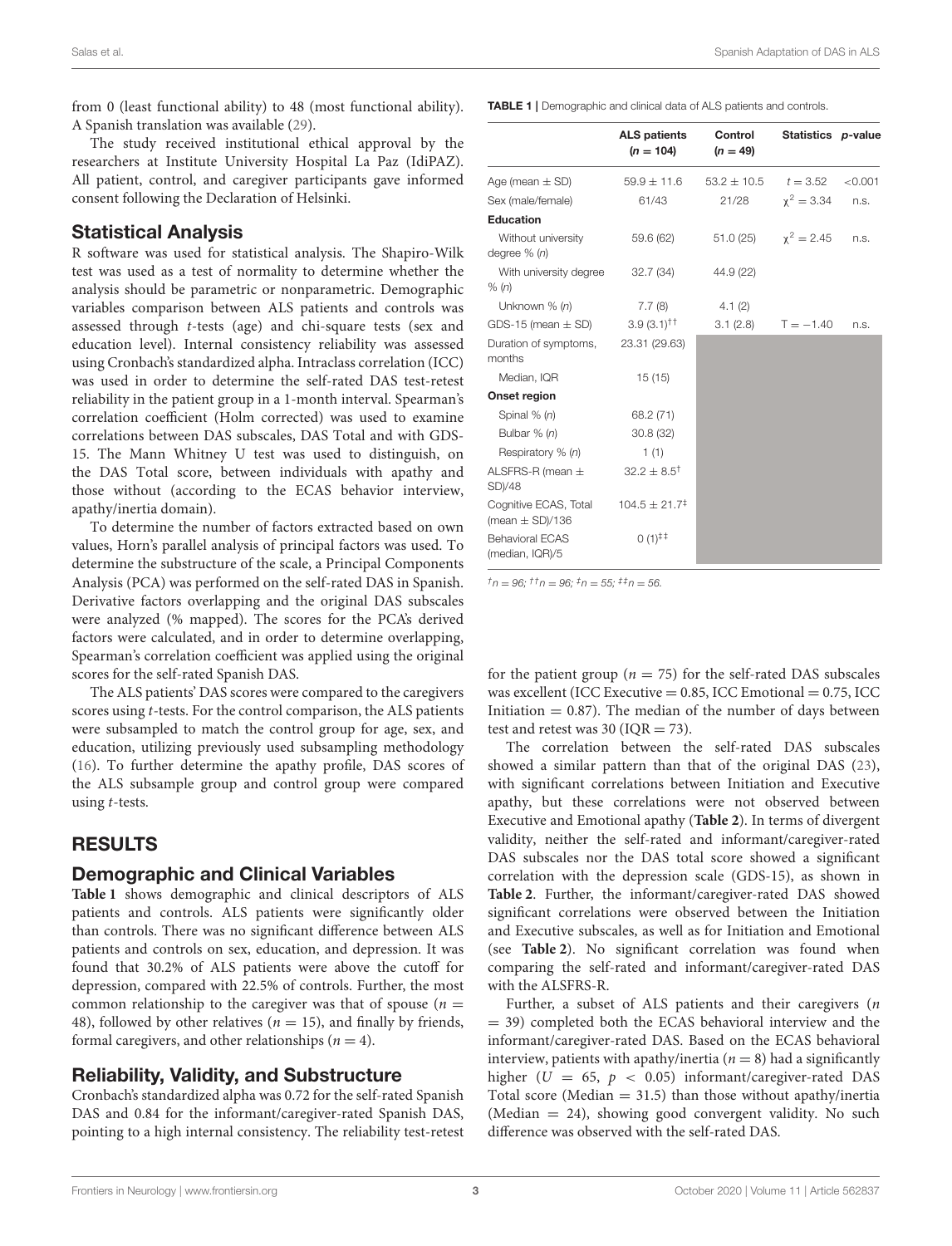<span id="page-3-0"></span>TABLE 2 | Correlation between DAS subscales (self-rated and informant carer rated) and GDS-15 for patients.

| Self-rated<br>$(n = 104)$ | <b>DAS</b><br><b>Executive</b> | <b>DAS</b><br><b>Emotional</b> | <b>DAS</b><br>Initiation | <b>DAS Total</b> | Self-rated<br><b>GDS-15</b> |
|---------------------------|--------------------------------|--------------------------------|--------------------------|------------------|-----------------------------|
|                           |                                |                                |                          |                  |                             |
| <b>DAS</b> Emotional      |                                | 1.000                          | 0.189                    | $0.480***$       | $-0.038†$                   |
| <b>DAS</b> Initiation     |                                |                                | 1.000                    | $0.814***$       | 0.128 <sup>†</sup>          |
| <b>DAS Total</b>          |                                |                                |                          | 1.000            | 0.096 <sup>†</sup>          |
| Informant/caregiver-rated | <b>DAS</b>                     | <b>DAS</b>                     | <b>DAS</b>               | <b>DAS Total</b> | Self-rated                  |
| $(n = 67)$                | <b>Executive</b>               | <b>Emotional</b>               | Initiation               |                  | <b>GDS-15</b>               |
| <b>DAS Executive</b>      | 1.000                          | 0.189                          | $0.579***$               | $0.720***$       | 0.276 <sup>‡</sup>          |
| <b>DAS Emotional</b>      |                                | 1.000                          | $0.415**$                | $0.657***$       | $0.047^{\ddagger}$          |
| <b>DAS</b> Initiation     |                                |                                | 1.000                    | $0.657***$       | $0.248^{\ddagger}$          |
| <b>DAS Total</b>          |                                |                                |                          | 1.000            | 0.230 <sup>‡</sup>          |

 $^{\dagger}$ n = 86,  $^{\dagger}$ n = 66;  $^{\dagger}$ p < 0.05;  $^{\star\star}$ p < 0.01;  $^{\star\star\star}$ p < 0.001.

A PCA with a Varimax rotation (orthogonal) was used, since the factors were not correlated. Horn's parallel analysis determined that three factors should be extracted. Kaiser-Meyer-Olkin's test (KMO) and the mean Measure of Sampling Adequacy (MSA) showed that the sample can be factored (KMO =  $0.665$ , mean  $MSA = 0.638$ ). This was backed by a significant value for Bartlett's test of sphericity ( $p < 0.001$ ). The cumulative three factors solution represented 36.1% of total variance and the factors were subsequently labeled according to the content of their items (**[Table 3](#page-4-0)**). In general, 79% of the items saliently loaded to the original item 24 from DAS. In terms of the AES subscales, 87.5% of the items were correctly assigned to the Initiation and Executive subscales, with 37.5% of the items in the Emotional subscale. Additionally, correlation analysis showed significant positive correlations between self-rated DAS subscales and the corresponding PCA derived scores.

#### Apathy Profile

There was no significant difference in age between the ALS patient subsample (Mean  $= 54.9$ , SD  $= 10.5$ ) and controls (Mean  $=$  53.2, SD  $=$  10.5). Additionally, there was no significant difference in education level between the ALS patient subsample (36.7% university educated) and controls (44.9% university educated). The ALS patient subsample was perfectly matched to the control sample by sex.

The ALS subsample group was found to have significantly higher Initiation apathy than controls, with no significant differences were observed on Executive and Emotional apathy (see **[Figure 1](#page-5-3)**).

The informant/carer-rated DAS Emotional apathy subscale (Mean  $= 9.22$ , SD  $= 4.04$ ) scores was significantly higher than the patient self-rating (Mean = 7.12, SD = 3.16) scores  $[t<sub>(66)</sub>]$ 3.268,  $p < 0.01$ ]. No significant difference was found on DAS Executive apathy subscale scores between informant/caregiverratings (Mean  $= 5.61$ , SD  $= 4.29$ ) and self-ratings (Mean  $= 5.70$ ,  $SD = 4.45$ ). There was no significant difference on the DAS Initiation apathy subscale scores between informant/caregiverratings (Mean  $= 10.01$ , SD  $= 6.19$ ) and self-ratings (Mean  $= 9.37$ ,  $SD = 4.78$ .

Normative data were used to suggest abnormal value thresholds for each subscale based on  $\geq$ 2 SD over the mean (see **[Supplementary Table 1](#page-5-2)**). Based on normative data, 12.2% of the ALS subsample group showed Initiation apathy, with 4.1% showing Executive apathy and 4.1% showing Emotional apathy. According to previously published cutoffs [\(16\)](#page-6-10), 16.3% of the ALS subsample group showed Initiation apathy, with 4.1% showing Executive apathy and 2.0% showing Emotional apathy.

### **DISCUSSION**

The Spanish DAS was found to be reliable and valid for the assessment of apathy subtypes. The substructure of the selfrated Spanish DAS was similar to that of the original DAS, providing support for it as a multidimensional measure. Further, exploration of the apathy profile in the Spanish ALS patients showed results similar to those of previous research [\(16,](#page-6-10) [17\)](#page-6-11), with Initiation apathy (lack of motivation for self-generation of thoughts and/or actions) being characteristic and independent of physical disability.

Psychometrically, the self-rated Spanish DAS subscales all showed a good test-retest reliability, showing a relative stability of apathy subtypes in ALS patients. In terms of divergent validity, both the self-rated and informant/caregiver-rated DAS subscales were not associated with depression. In particular, the DAS Emotional apathy has previously been observed to have no association or a weak association with depression in ALS [\(16,](#page-6-10) [17\)](#page-6-11), which has also been found for the Italian, Japanese, and French translations of the DAS [\(19](#page-6-13)[–21\)](#page-6-14). This adds support to the notion of Emotional apathy (i.e., emotional neutrality) and depression (i.e., emotionality) as disparate constructs. Moreover, the lack of association of Initiation and Executive apathy subscales against depression suggests that measurement of apathy with the Spanish DAS is independent of the confounding factor of depression. However, as with previous research, it is important to continue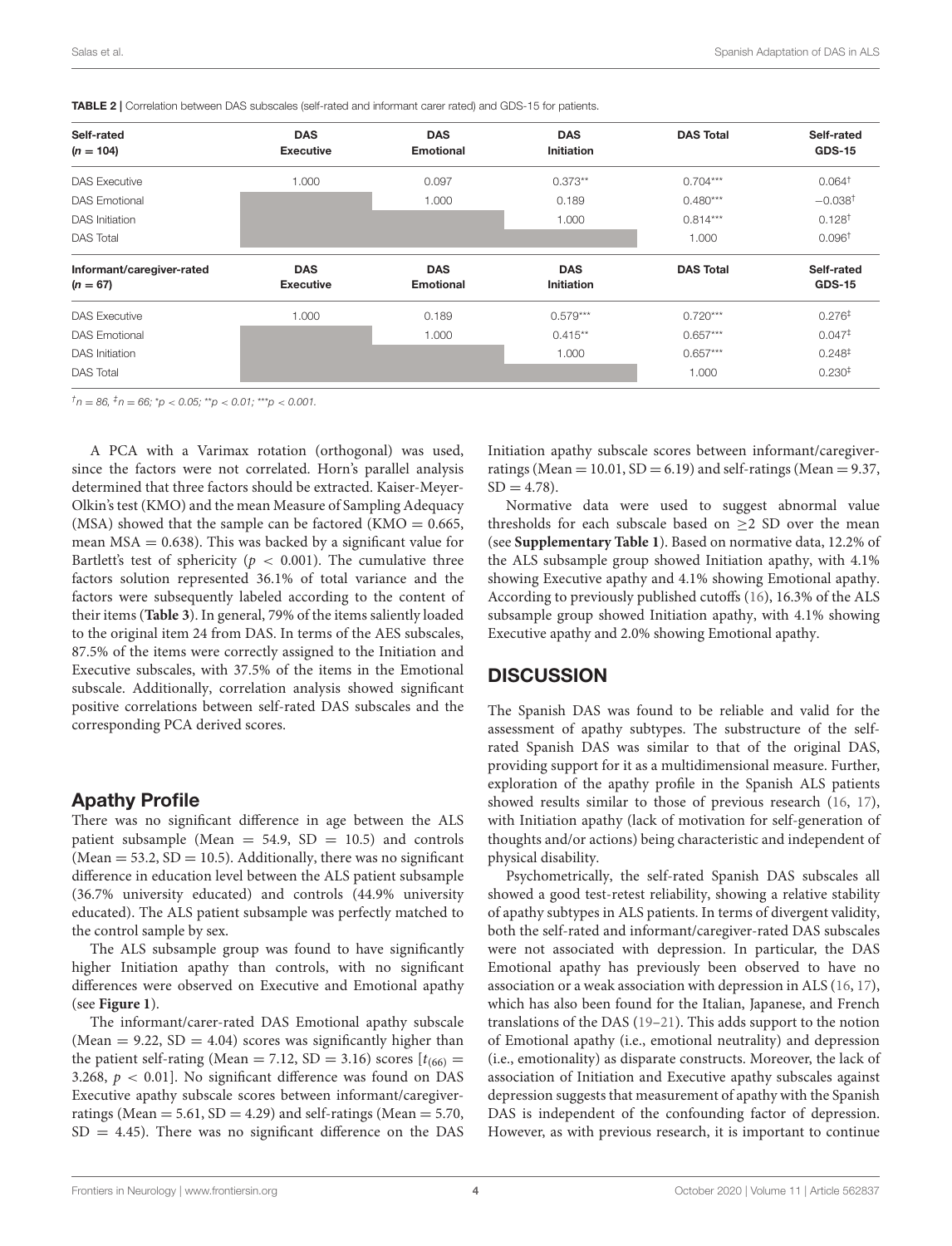<span id="page-4-0"></span>TABLE 3 | Orthogonal rotation PCA (principal components analysis) for self-rated Spanish DAS item responses (n 104), mapping, and correlation of principal components to original DAS in ALS patients.

|                                                                       | PC <sub>1</sub><br>(Initiation) | PC <sub>2</sub><br>(Executive) | PC <sub>3</sub><br>(Emotional) |
|-----------------------------------------------------------------------|---------------------------------|--------------------------------|--------------------------------|
| D <sub>13</sub> BCI                                                   | 0.770                           | $-0.177$                       | 0.005                          |
| D <sub>4</sub> BCI                                                    | 0.725                           | 0.202                          | $-0.045$                       |
| D <sub>14</sub> BCI                                                   | 0.592                           | 0.116                          | $-0.212$                       |
| D <sub>16</sub> BCI                                                   | 0.575                           | $-0.127$                       | 0.142                          |
| D18BCI                                                                | 0.553                           | 0.339                          | 0.239                          |
| D8BCI                                                                 | 0.490                           | 0.035                          | 0.291                          |
| D <sub>2</sub> BCI                                                    | 0.413                           | 0.144                          | 0.158                          |
| D <sub>19</sub> Fx                                                    | $-0.231$                        | 0.682                          | $-0.01$                        |
| D6Ex                                                                  | 0.078                           | 0.681                          | 0.030                          |
| D <sub>21</sub> Ex                                                    | 0.108                           | 0.673                          | 0.391                          |
| D <sub>23</sub> Ex                                                    | $-0.026$                        | 0.583                          | 0.128                          |
| D17Ex                                                                 | 0.237                           | 0.520                          | $-0.105$                       |
| D11Ex                                                                 | 0.610                           | 0.448                          | $-0.079$                       |
| D <sub>1</sub> Ex                                                     | 0.253                           | 0.470                          | $-0.042$                       |
| D <sub>5</sub> Em                                                     | 0.058                           | $-0.043$                       | 0.684                          |
| D7Em                                                                  | 0.226                           | $-0.227$                       | 0.550                          |
| D <sub>24</sub> Fm                                                    | 0.015                           | 0.115                          | 0.403                          |
| D3Em                                                                  | 0.534                           | 0.005                          | $-0.464$                       |
| D <sub>10</sub> Ex                                                    | 0.354                           | 0.271                          | 0.436                          |
| D12Em                                                                 | 0.121                           | 0.158                          | 0.056                          |
| D9Fm                                                                  | $-0.007$                        | $-0.120$                       | 0.154                          |
| D <sub>15</sub> Em                                                    | $-0.003$                        | 0.298                          | $-0.135$                       |
| D <sub>20</sub> Em                                                    | $-0.233$                        | $-0.016$                       | 0.033                          |
| D <sub>22</sub> BCI                                                   | 0.234                           | $-0.121$                       | $-0.502$                       |
| Proportion of variance                                                | 0.153                           | 0.122                          | 0.086                          |
| Cumulative variance                                                   | 0.153                           | 0.275                          | 0.361                          |
| % Mapping of original<br>DAS subtypes<br>(loadings $\geq$ 0.30)       | 87.5                            | 87.5                           | 37.5                           |
| Correlations of<br>PC-derived subscale<br>scores to self-rated<br>DAS | PC 1 (Initiation)               | PC <sub>2</sub><br>(Executive) | PC <sub>3</sub><br>(Emotional) |
| Self-rated DAS Initiation                                             | $0.974***$                      | $0.321***$                     | 0.097                          |
| Self-rated DAS<br>Executive                                           | $0.389***$                      | $0.984***$                     | 0.028                          |
| Self-rated DAS<br>Emotional                                           | 0.178                           | 0.090                          | $0.652***$                     |
| Self-rated DAS Total                                                  | $0.810***$                      | $0.659***$                     | $0.294***$                     |

In gray are those most applicable to each factor. Those considered relevant are shown in bold characters ( $\geq$  0.30). PC, principal component. \*p < 0.05; \*\*p < 0.01; \*\*\*p < 0.001.

to measure apathy and depression together, as the constructs occur concurrently and have variable impacts [\(30\)](#page-6-23). In terms of the intercorrelations of the Spanish DAS subscales, Executive and Initiation apathy seemed to be associated most consistently across the informant/caregiver-ratings and self-ratings. This is likely due to overlapping executive processes underlying motivation for initiation and planning/organizing/attention [\(12,](#page-6-7) [31\)](#page-6-24).

While the self-rated Spanish DAS showed good internal consistency reliability, the informant/caregiver-rated version was observed to have higher internal consistency reliability. This is very much in line with previous research from ALS and dementia [\(16,](#page-6-10) [32\)](#page-6-25), indicating the informant/caregiverrated version is more psychometrically reliable. Furthermore, ALS patients with apathy/inertia (based on the semi-structured ECAS behavioral interview) had higher informant/caregiverrated Spanish DAS scores, showing good convergent validity. However, no such difference was found for the self-rated Spanish DAS. Variable awareness of, or insight into, behavior problems and/or changes is characteristic of frontotemporal dementia associated with ALS [\(33\)](#page-6-26), which may influence patients' selfratings. As a result, the informant/caregiver-rated DAS was used to design the informant/caregiver-rated brief DAS [\(34,](#page-6-27) [35\)](#page-6-28), a short and comprehensive apathy subtype measure with a supplemental awareness assessment. Future research should look to translate and utilize the brief DAS clinically to help detect motivational problems.

The substructure of the self-rated Spanish DAS has a high mapping percentage to the original DAS substructure [\(23\)](#page-6-16) and to previous translations [\(19](#page-6-13)[–21\)](#page-6-14). The moderate to strong association between PC-derived subscores with relevant DAS subscores further provides support for the claim that the Spanish DAS is a valid instrument for multidimensional apathy assessment. The three-dimensional factor structure (akin to the original DAS) showed high mapping percentages relative to DAS Executive and Initiation subscales. The Emotional subscale was observed to map at a lower percentage; however, the items that did map were those included as a part of the b-DAS (items 5, 7, and 24) [\(34\)](#page-6-27). The French translation of the DAS suggested that the Emotional apathy construct is more multifaceted, where further subcomponents of "individual" and "social" Emotional apathy might be of importance [\(20\)](#page-6-29). Therefore, further transcultural research would be beneficial to understand how Emotional apathy is perceived and expressed in different countries.

Apathy profile exploration showed that Initiation apathy was observed to be characteristic in ALS when compared with matched controls, in line with previous findings [\(16,](#page-6-10) [17\)](#page-6-11). Initiation apathy was also observed to be the higher in terms of DAS subscale cutoffs, albeit at a lower prevalence. The availability of culturally specific cutoffs will enable more specific exploration of apathy subtypes in the Spanish population. Emotional apathy was rated as higher by informant/caregivers, when compared to patient self-ratings, which could suggest lower awareness or insight of this apathy subtype. Research has further suggested that both Emotional apathy and lower awareness of Emotional apathy are observable in behavioral variant FTD [\(36\)](#page-6-30); therefore, it would be of interest to explore apathy subtype profiles (specifically Emotional apathy) across ALS-frontotemporal spectrum disorders (ALS-FTSD) [\(33\)](#page-6-26).

While the Spanish DAS has been shown to be valid and reliable, at the time of data collection there were no comparable valid "gold-standard" apathy measures available in Spanish as comparators, which prevented full convergent validity from being determined. This, however, did not limit the development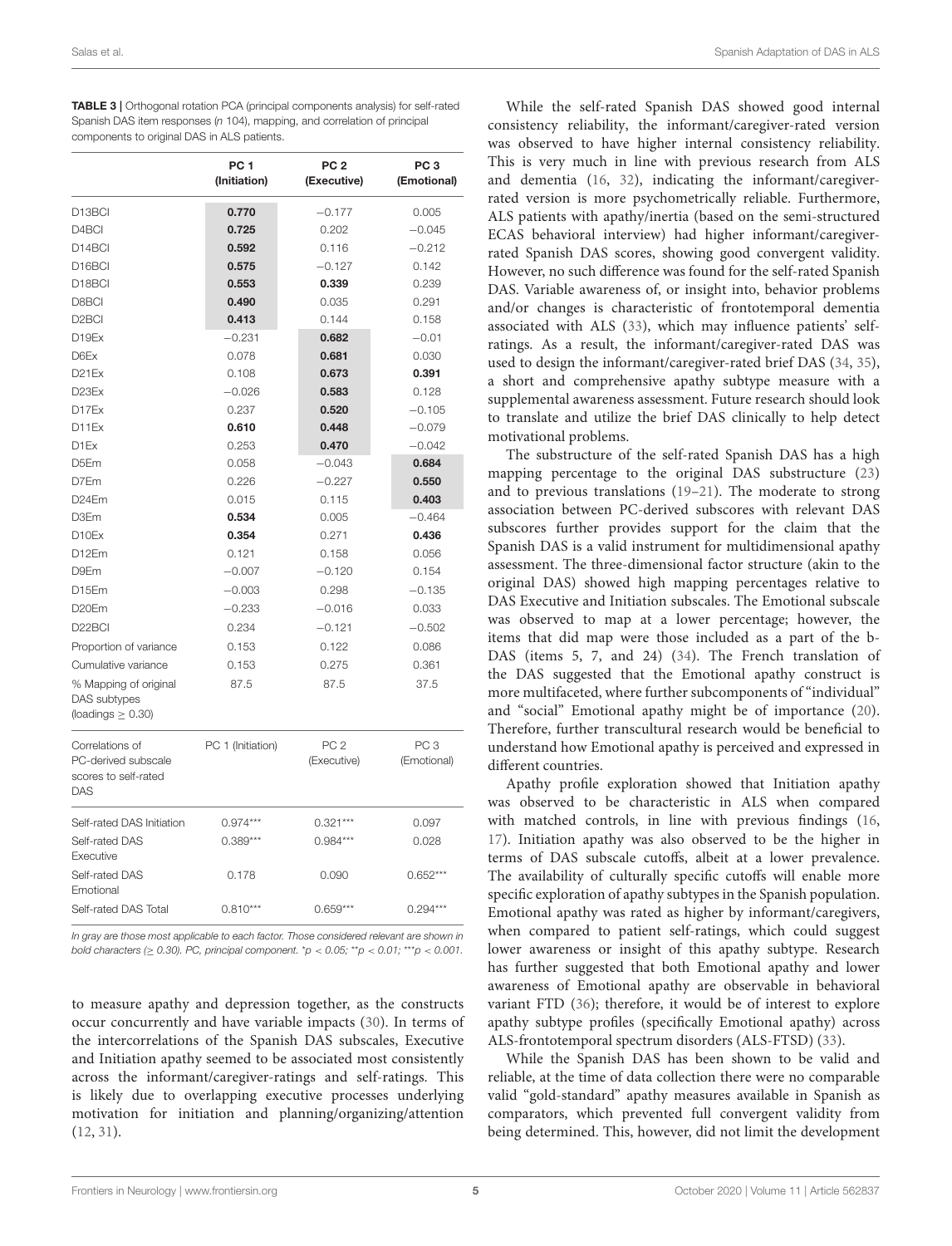

<span id="page-5-3"></span>of the original DAS and the French translation [\(20,](#page-6-29) [23\)](#page-6-16). In the ECAS behavior interview the apathy/inertia domain was additionally utilized for validation of the informant/caregiverrated Spanish DAS. Future research should explore the sensitivity, specificity, and predictive validity of the Spanish DAS to further determine its clinical utility. The convenience recruitment method utilized may also have biased the sample and, as with other apathy research, may have introduced a volunteerism bias. However, this is unlikely to impact the Spanish DAS validation results as previous DAS validation research has used similar recruitment methodology [\(16,](#page-6-10) [21,](#page-6-14) [35\)](#page-6-28). Furthermore, there was an age difference between the ALS patient group and the control group. In terms of apathy profile results, previous subsampling methodology [\(16\)](#page-6-10) was utilized to ensure the matching of ALS patients and controls with respect to age, sex, and education, for a more robust comparison.

In conclusion, the Spanish DAS is a psychometrically robust instrument for assessing multidimensional apathy, with threedimensional factorial substructure. Further, Initiation apathy was found to be characteristic in Spanish ALS patients. Future research should look to further explore the clinical impact of apathy subtypes in different neurological, psychiatric, and neurodegenerative conditions.

# DATA AVAILABILITY STATEMENT

The datasets generated for this study are available on request to the corresponding author.

# **REFERENCES**

<span id="page-5-0"></span>1. Goldstein L, Abrahams S. Changes in cognition and behaviour in amyotrophic lateral sclerosis: nature of impairment and implications for assessment. Lancet Neurol. (2013) 12:368–80. doi: [10.1016/S1474-4422\(13\)70026-7](https://doi.org/10.1016/S1474-4422(13)70026-7)

# ETHICS STATEMENT

The studies involving human participants were reviewed and approved by the Institutional Review Board of The Institute University Hospital La Paz (IdiPAZ). The patients/participants provided their written informed consent to participate in this study.

### AUTHOR CONTRIBUTIONS

All authors listed have made a substantial, direct and intellectual contribution to the work, and approved it for publication.

# FUNDING

This study was sponsored by the Spanish Foundation for the promotion of research into Amyotrophic Lateral Sclerosis (FUNDELA). RR was funded by Motor Neurone Disease Scotland and the Motor Neurone Disease Association.

### SUPPLEMENTARY MATERIAL

<span id="page-5-2"></span>The Supplementary Material for this article can be found [online at: https://www.frontiersin.org/articles/10.3389/fneur.](https://www.frontiersin.org/articles/10.3389/fneur.2020.562837/full#supplementary-material) 2020.562837/full#supplementary-material

- <span id="page-5-1"></span>2. Grossman A, Woolley-Levine S, Bradley W, Miller R. Detecting neurobehavioral changes in amyotrophic lateral sclerosis. Amyotroph Lateral Scler. (2007) 8:56–61. doi: [10.1080/17482960601044106](https://doi.org/10.1080/17482960601044106)
- 3. Witgert M, Salamone A, Strutt A, Jawaid A, Massman P, Bradshaw, M et al. Frontal-lobe mediated behavioral dysfunction in amyotrophic lateral